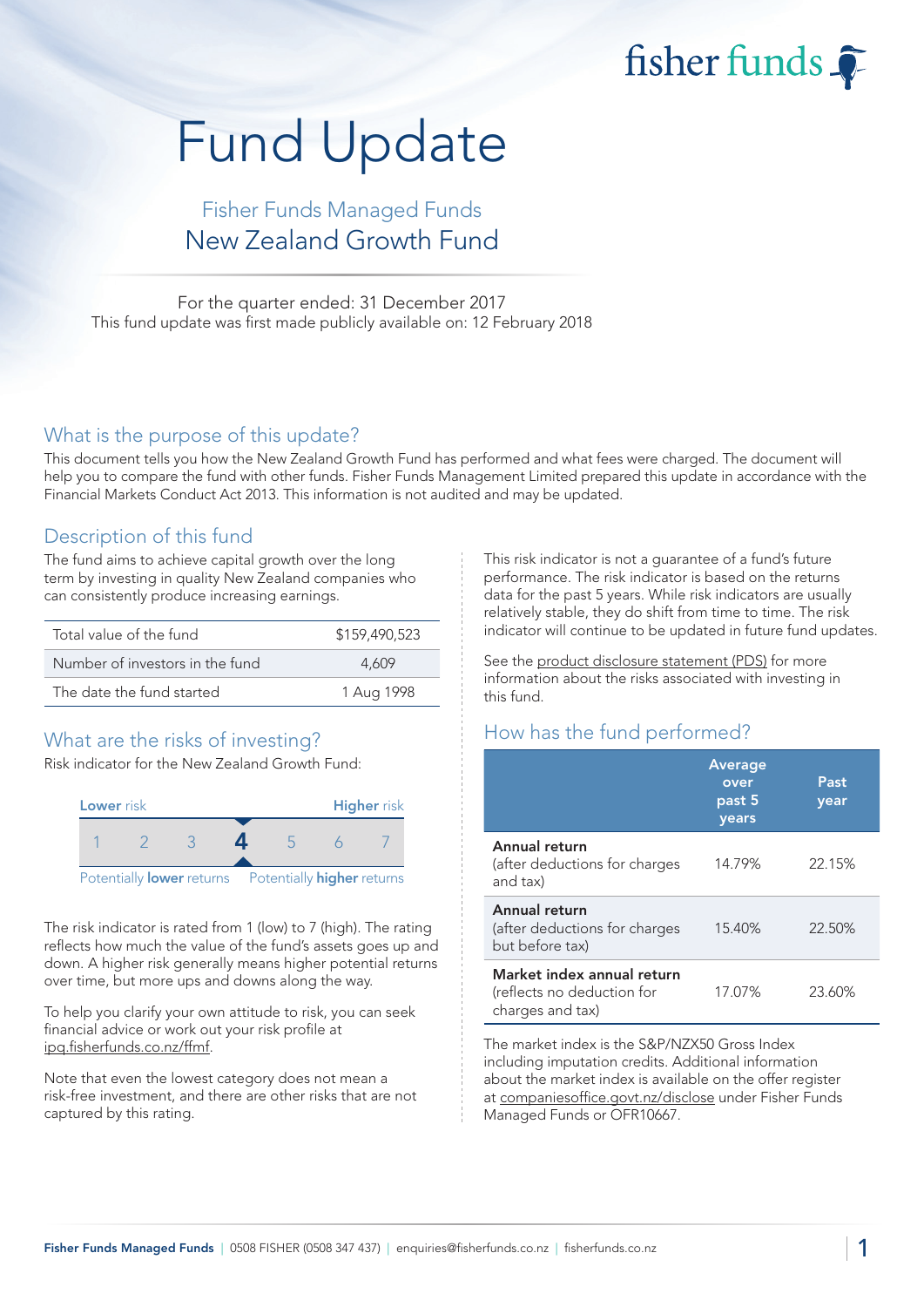## Annual return graph



This shows the return after fund charges and tax for each of the last 10 years ending 31 March. The last bar shows the average annual return for the last 10 years, up to 31 December 2017.

Important: This does not tell you how the fund will perform in the future.

Returns in this update are after tax at the highest prescribed investor rate (PIR) of tax for an individual New Zealand resident. Your tax may be lower. The market index return<sup>2</sup> reflects no deduction for charges and tax.

#### What fees are investors charged?

Investors in the New Zealand Growth Fund are charged fund charges. In the year to 31 March 2017 these were:

|                                                       | % of net asset value |
|-------------------------------------------------------|----------------------|
| <b>Total fund charges</b>                             | 2.35%                |
| Which are made up of:                                 |                      |
| <b>Total management and</b><br>administration charges | 2.35%                |
| Including:                                            |                      |
| Manager's basic fee                                   | 1.27%                |
| Other management and<br>administration charges        | 0.27%                |
| Total performance-based fees <sup>1</sup>             | 0.81%                |

Small differences in fees and charges can have a big impact on your investment over the long term.

## Example of how this applies to an investor

Katie had \$10,000 in the fund at the start of the year and did not make any further contributions. At the end of the year, Katie received a return after fund charges were deducted of \$2,215 (that is 22.15% of her initial \$10,000). Katie did not pay other charges. This gives Katie a total return after tax of \$2,215 for the year.

#### What does the fund invest in?

#### Actual investment mix

This shows the types of assets that the fund invests in.



#### Target investment mix

This shows the mix of assets that the fund generally intends to invest in.